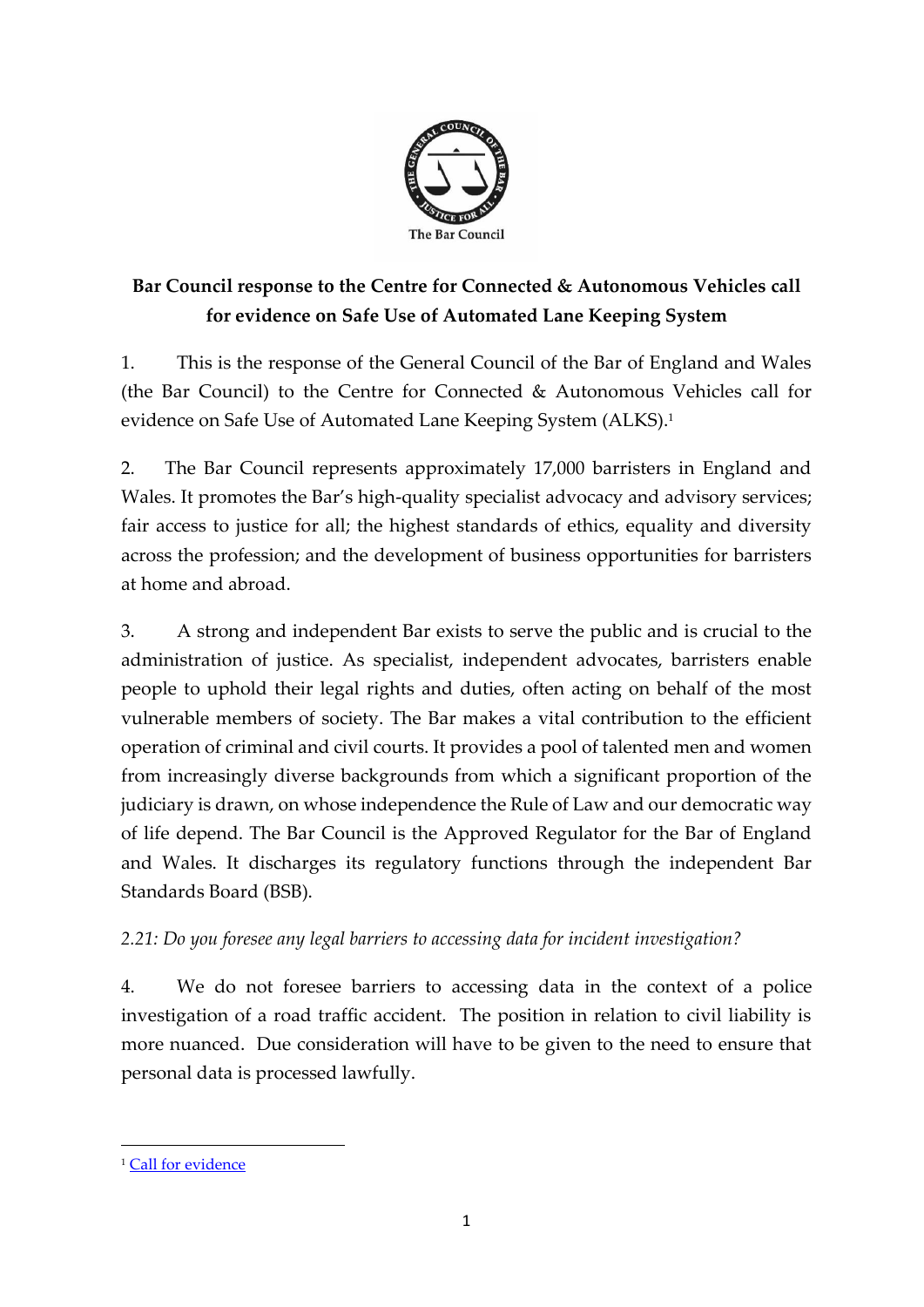5. See above.

6. We note that the paper refers to both manufacturers and insurers may set conditions on data recording, handling and sharing for use of ALKS and insurance, respectively.

7. One would hope that the company in possession of the data stored on the DDSAD is responsible and would voluntarily produce the data to the investigation authorities. Likewise, one would assume that there would be co-operation to enable insurance companies to access that information. We welcome conditions on manufacturers and insurers on data recording, handling and sharing.

8. However, it should not be overlooked that both the manufacturer/company in possession of the data stored on the DDSAD and the owner of the vehicle might not consent to providing that information to the incident investigation team.

9. We note that the paper refers to PACE and we consider that there are various routes under that Act which would permit the seizure of such evidence. Consideration may also be given to empowering specialist investigators (such as inspectors from the DVSA) with powers to enter premises at a reasonable hour for the purpose of inspection and of retention records. A useful starting point is found in the powers afforded to those investigating type approval of motor vehicles under sch.4 of the Road Vehicles (Approval) Regulations 2020/18. Regulations could also apply to the requirement on owners and manufacturers to maintain and provide records. This may assist in investigations where data is cloud based and may be located outside of the jurisdiction. An obligation to maintain or deliver-up information within the UK could overcome this difficulty. Should it be intended that these powers apply to the owner of the vehicle then the powers would need to cover dwellings and the vehicle itself.

*4.9: Do you agree that it is appropriate to exempt the driver from prosecution – if the vehicle comes to an unjustified stop when ALKS is engaged – by creating a further exception in the Motorway Traffic Regulations? If not, why?*

10. Yes. The exemption should make clear that where a vehicle stops because the driver has unlawfully failed to respond to a transition demand, the driver would still be liable to prosecution. It is agreed that the courts could decide what would be an unacceptable amount of time for the driver to allow the vehicle to remain at rest, but